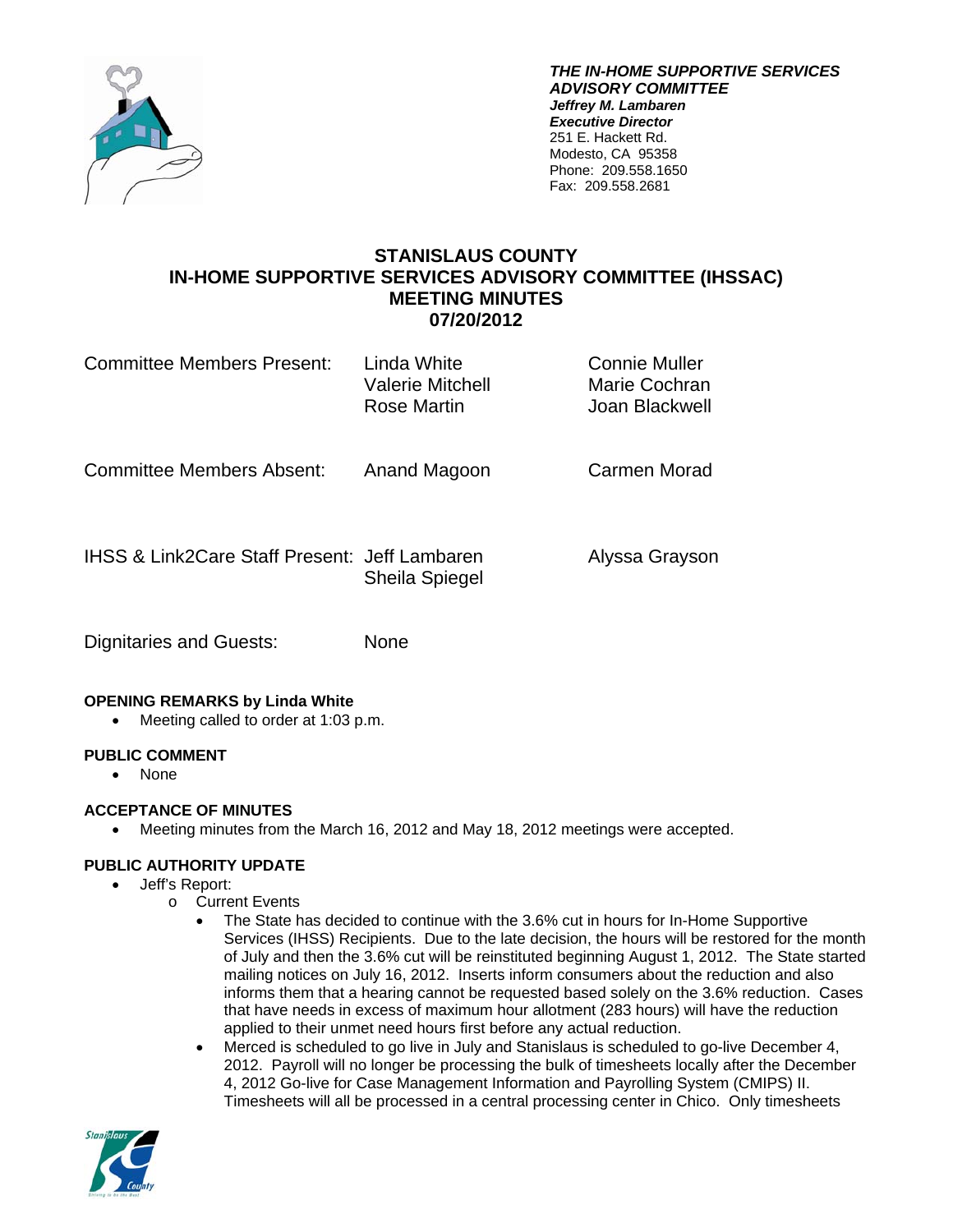with issues will be sent to the counties for additional review and processing. With the conversion to CMIPS II time will now be counted in hours and minutes, not in tenths (where 0.1 tenth of an hour is equal to 6 minutes). Notices will be sent to Individual Providers (IP) and IHSS Recipients approximately one month prior to the CMIPS II go-live date and will include timesheet samples and instructions.

- To help mitigate the large number of subsequent arrests notices the Department of Justice has to generate for all the IP, the State has developed a letter to send to IP who have not worked in the past year. The letter will inform the IP that their status will be terminated due to lack of payroll activity and they will need to repeat the enrollment process (background, fingerprints, etc.), if terminated. Providers will have the opportunity to request to be kept in eligible status by completing the enclosed form sent with the notice.
- o IHSS Update
	- Administrative changes have occurred within the Community Services Agency (CSA) in the IHSS program. Children and Adult Services were combined and Jeff now handles IHSS & Public Authority, in addition to disaster preparedness.

### **STATE BUDGET UPDATE**

- Budget—(Handout)
	- o State Legislators passed the budget on time this year; however, many trailer bills were included with the budget and will ultimately need to be passed for the full budget to be considered final.
		- Safety programs, which include the Adult Protective Services (APS) program, were realigned with the budget. The IHSS program was realigned in 1991.
		- The Community First Choice Option (CFCO) program still has not been approved by the Federal Government, as they want to see that California is in compliance with federal requirements. If approved, it is expected to save \$116M in State General Fund dollars and \$64M in county funds.
		- Coordinated Care Initiative/Dual Eligibles (CCI) is a project which seeks to provide integrated care for individuals who are eligible for both Medicare and Medi-Cal. The Federal Government was looking for multiple states to participate in the design and testing of the project and California volunteered. The CCI project was originally designed with 4 counties functioning as pilots, but has now been expanded to 8 pilot counties, which include: Los Angeles, Orange, San Diego, San Mateo, Alameda, Riverside, San Bernardino and Santa Clara.
		- A statewide Public Authority will take over the collective bargaining from local Public Authorities in phases as the counties transition to the CCI. Stanislaus County is not a pilot county and is schedule to begin participation in 2014.
		- The statewide Public Authority will negotiate wages and benefits for all IP as the counties transition to the CCI. This will likely be more of a standard process and likely lead to an increase in the cost of the program. Each county will receive a Maintenance of Effort (MOE) which will be based on FY 2011-12 expenditures.

#### **LEGISLATIVE UPDATE**

- Tracking Bills
	- o **SB 1036—** Is the CCI bill, which authorized the transition to managed care health plans and the incorporation of IHSS services as a managed care benefit.

#### **ACTION PLANNING FOR 2012**

- The project the Committee sponsored, the Fall Prevention Resource Guides, came out nicely. They will be handed out at the Fall Prevention Summit in the fall. Additionally, copies were provided to Committee members for distribution.
- Funding available for Fiscal Year 2012-13 is the same as last year, \$5,916.00 dollars.
- The Committee should think of possible options to utilize the IHSSAC funding for the current year. Possible options could include training for the Committee or an outreach project, such as the one done with the Fall Prevention Guide. Some of the members mentioned possibly having a trainer come in or scheduling a meeting with Legislators.

#### **COMMITTEE MEMBERS REPORT**

• None.